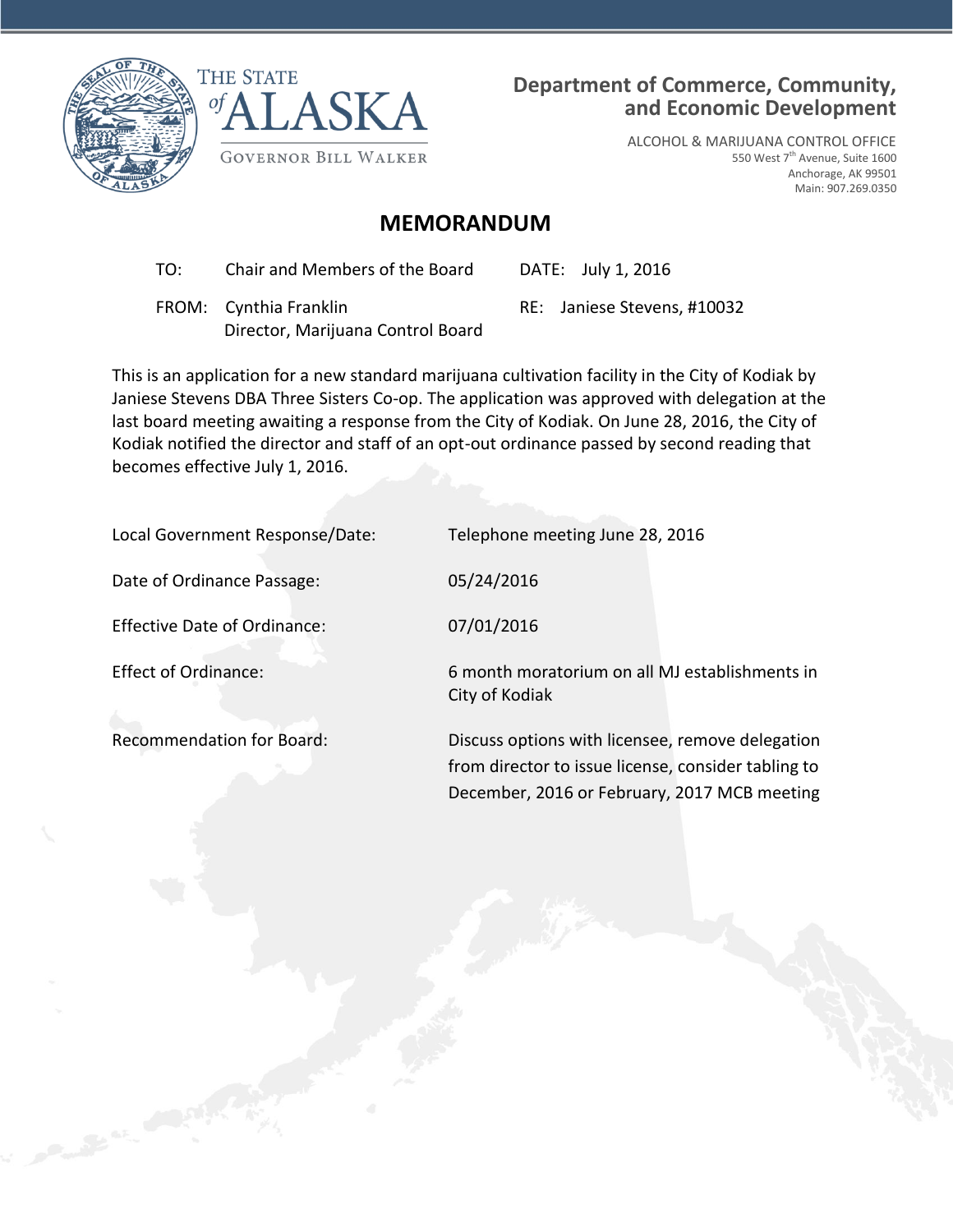# **CITY OF KODIAK RESOLUTION NUMBER 2016-16**

## **A RESOLUTION OF THE COUNCIL OF THE CITY OF KODIAK ESTABLISH-ING A MARIJUANA ADVISORY SPECIAL COMMITTEE**

WHEREAS, State Ballot Measure 2, An Act to Tax and Regulate the Production, Sale, and Use of Marijuana, was approved by voters statewide on November 4, 2014; and

WHEREAS, the Kodiak City Council desires to form a committee consisting of two Councilmembers, two City retail business owners, and two City resident at-large members to recommend guidelines for implementing taxation, regulation, production, sale, and use of marijuana within the Kodiak City limit.

NOW, THEREFORE, BE IT RESOLVED by the Council of the City of Kodiak, Alaska, that a Marijuana Advisory Special Committee is hereby established.

### BE IT FURTHER RESOLVED THAT:

- Section 1. Membership/Quorum. The Marijuana Advisory Special Committee shall consist of the following six members appointed by the City Council.
	- a) Two members of the City Council of which one member shall be designated as Chair and one as Vice-chair
	- b) Two business owners within the City
	- c) Two City resident at-large members

The City Manager, Deputy Manager, and City Clerk as well as additional City staff designated by the City Manager shall serve as nonvoting consulting members of the Committee. The City Attorney shall serve as a nonvoting consulting member of the Committee when requested by the City Manager.

Four voting members shall constitute a quorum.

- Section 2. Terms of members.
	- a. The Committee shall be in effect until it presents its final report to the City Council.
	- b. Any Committee member who shall have two successive unexcused absences shall be subject to removal by the Committee by a majority vote of the members present.
- Section 3. Powers/Duties. It shall be the duty of the Marijuana Advisory Special Committee to act in an advisory capacity to the City Manager and the City Council on the regulation of marijuana and operation of marijuana facili-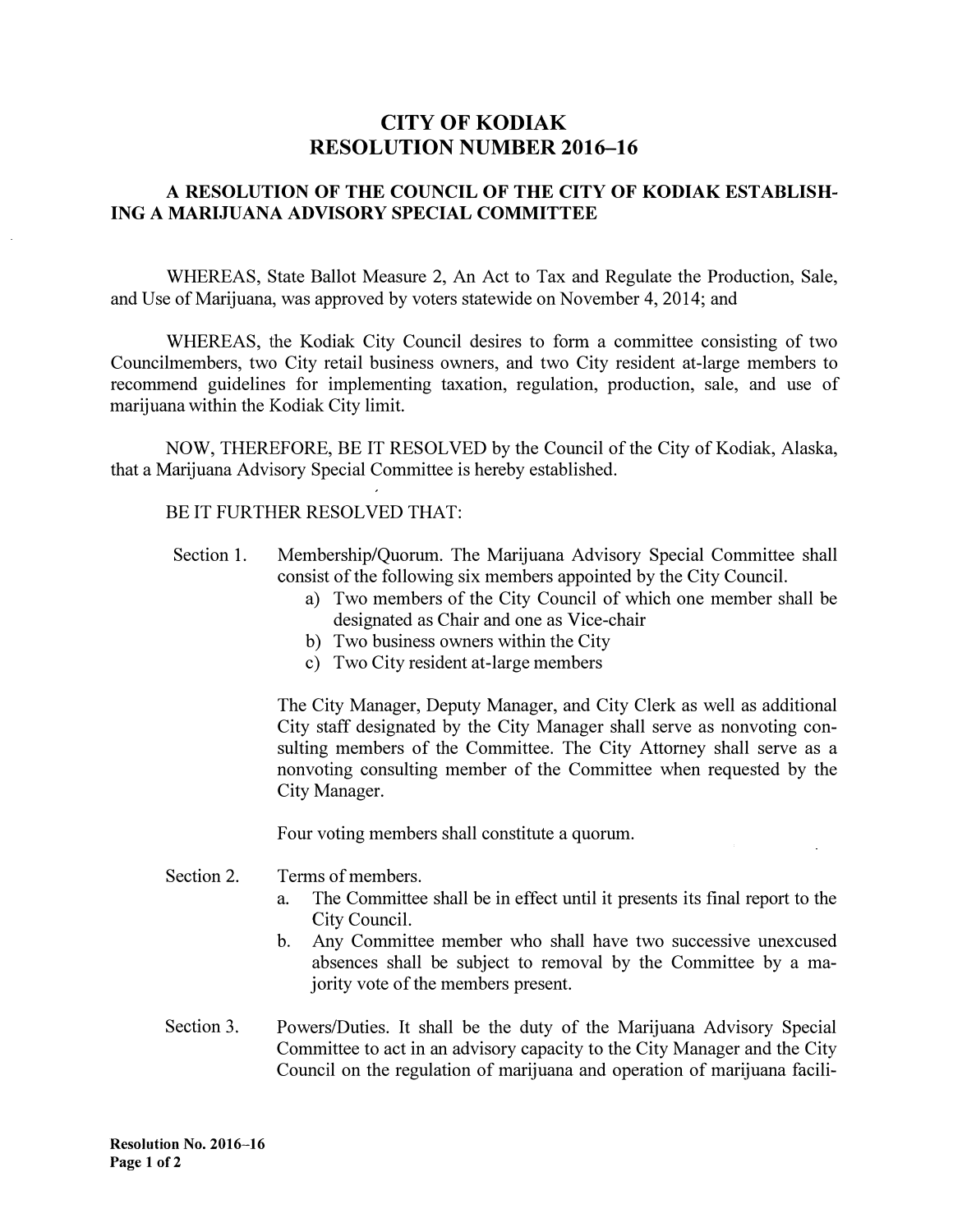ties within the Kodiak City limit. Further duties shall include, but not be limited to:

- Review taxation/fees, regulation, production, sale, use, and other issues related to implementation of marijuana laws and operating procedures within the Kodiak City limit.
- Recommend the implementation of laws and policies governing marijuana in the City.
- Analyze the economic impact of marijuana regulation in the City.

The Committee shall not have direct power to affect policy determinations but shall make recommendations to the City Council and administration.

- Section 4. Meetings/Duration. Marijuana Advisory Special Committee meetings shall be open to the public, and public notice shall be provided at least three days prior to each meeting. The Committee shall meet at the call of the Chair and shall meet as often as necessary to complete its task prior to the expiration of Ordinance 1350. Permanent records or minutes shall be kept of the vote of each member upon every question. Every decision of finding shall immediately be filed in the office of the City Clerk, and shall be a public record open to inspection by any person. Every decision of finding shall be directed to the City Council at the earliest possible date.
- Section 5. Administrative Support. The City Clerk's Office shall provide administrative support.



CITY OF KODIA <u>(fit Main)</u>

MAYOR

Adopted: May 12, 2016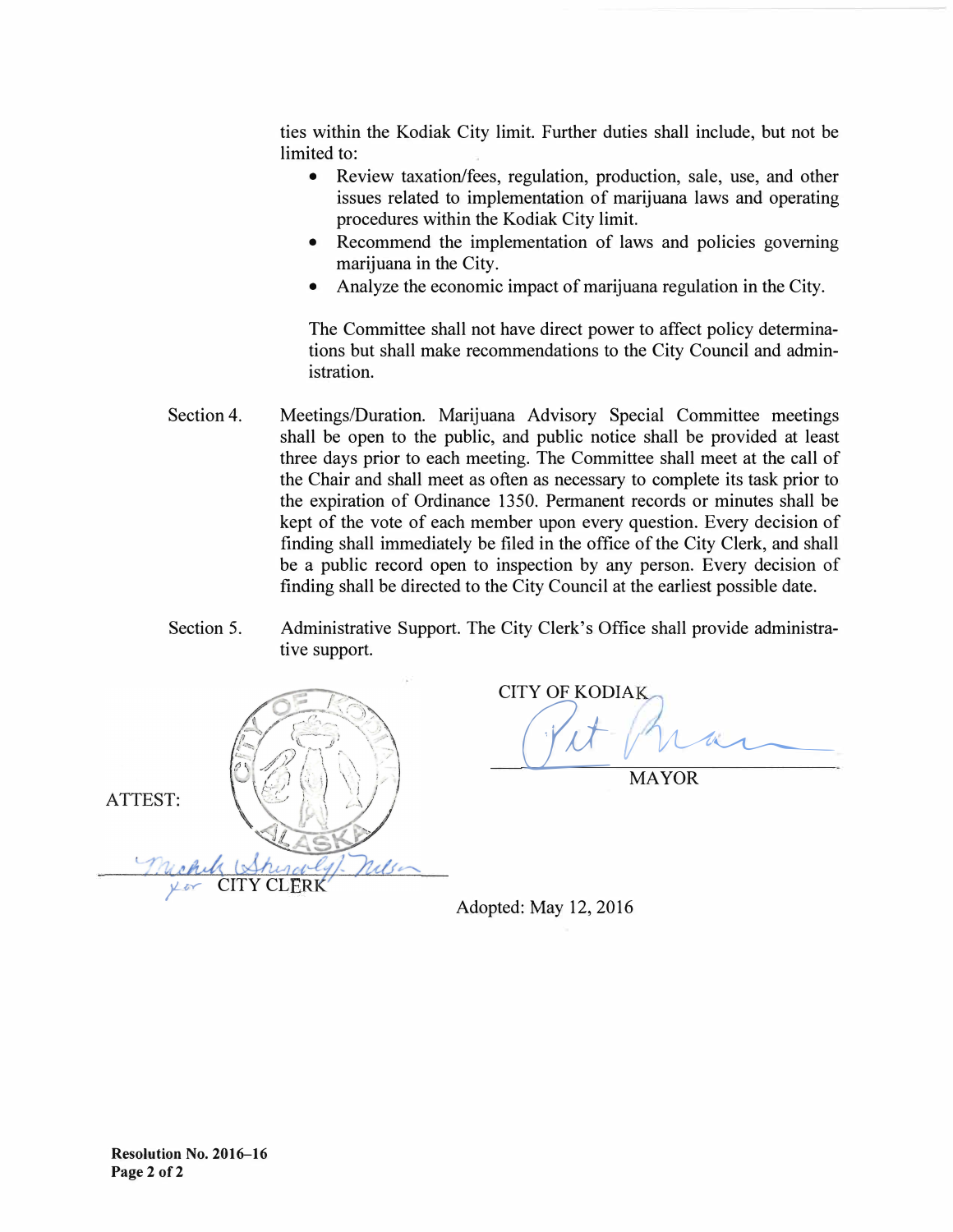# **CITY OF KODIAK THE ORDINANCE NUMBER 1350**

## AN ORDINANCE OF THE COUNCIL OF THE CITY OF KODIAK ENACTING KODIAK CITY CODE CHAPTER 5.52 PROHIBITING MARIJUANA ESTABLISH-**MENTS IN THE CITY**

BE IT ORDAINED by the Council of the City of Kodiak, Alaska, as follows:

**Section 1:** Kodiak City Code Chapter 5.52, Marijuana Establishments, is enacted to read as follows:

## Chapter 5.52 **MARIJUANA ESTABLISHMENTS**

Sections:

5.52.010 Definitions.

5.52.020 Interpretation.

5.52.030 Marijuana establishments prohibited.

5.52.040 Violation-penalty.

#### 5.52.010 Definitions.

In this chapter:

"marijuana" means all parts of the plant of the genus cannabis whether growing or not, the seeds thereof, the resin extracted from any part of the plant, and every compound, manufacture, salt, derivative, mixture, or preparation of the plant, its seeds, or its resin, including marijuana concentrate; "marijuana" does not include fiber produced from the stalks, oil, or cake made from the seeds of the plant, sterilized seed of the plant which is incapable of germination, or the weight of any other ingredient combined with marijuana to prepare topical or oral administrations, food, drink, or other products.

"marijuana cultivation facility" means an entity registered to cultivate, prepare, and package marijuana and to sell marijuana to retail marijuana stores, to marijuana product manufacturing facilities, and to other marijuana cultivation facilities, but not to consumers;

"marijuana establishment" means a marijuana cultivation facility, a marijuana testing facility, a marijuana product manufacturing facility, or a retail marijuana store.

"marijuana product manufacturing facility" means an entity registered to purchase marijuana; manufacture, prepare, and package marijuana products; and sell marijuana and marijuana products to other marijuana product manufacturing facilities and to retail marijuana stores, but not to consumers.

"marijuana products" means concentrated marijuana products and marijuana products that are comprised of marijuana and other ingredients and are intended for use or consumption, such as, but not limited to, edible products, ointments, and tinctures.

"marijuana testing facility" means an entity registered to analyze and certify the safety and potency of marijuana.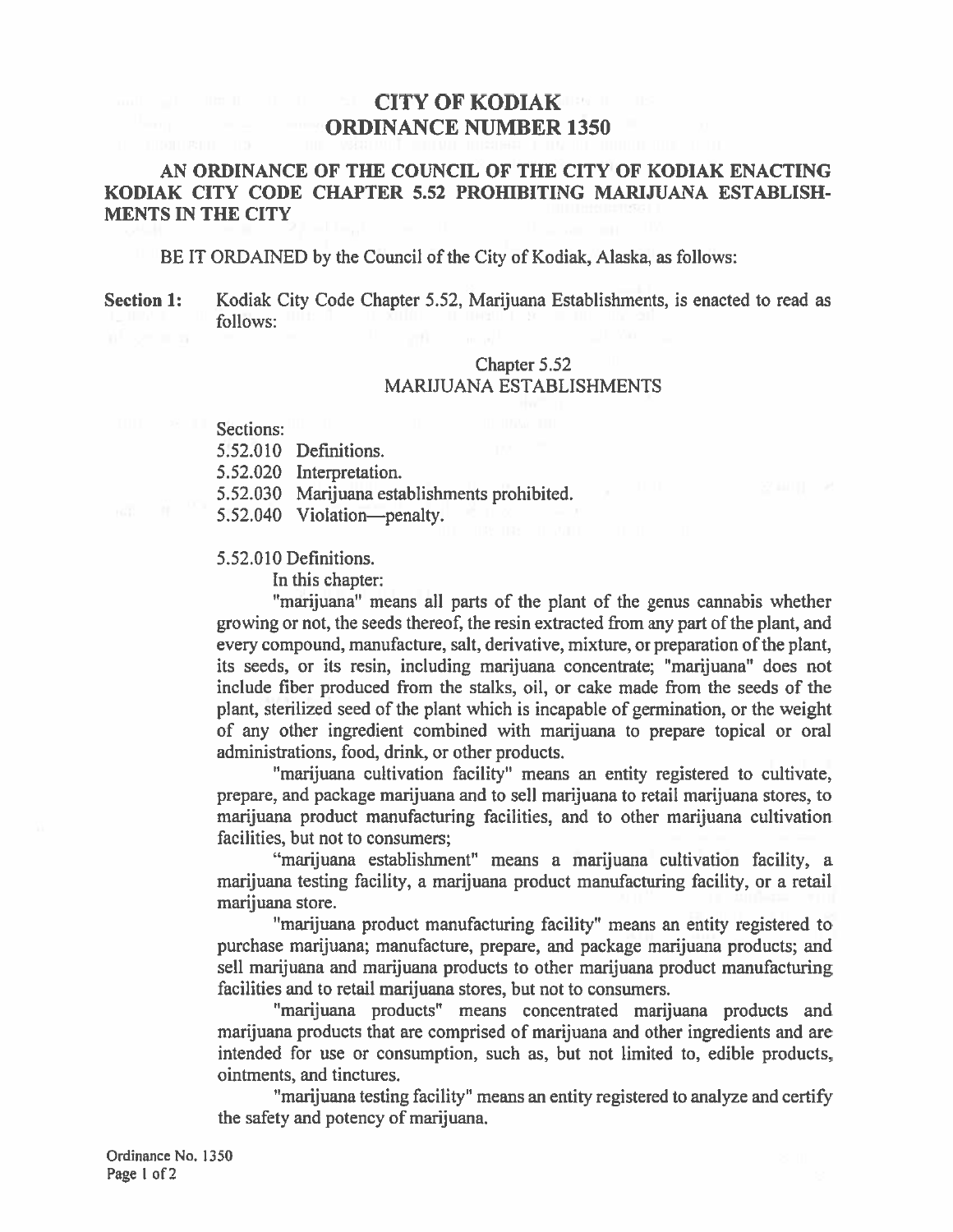"retail marijuana store" means an entity registered to purchase marijuana from marijuana cultivation facilities, to purchase marijuana and marijuana products from marijuana product manufacturing facilities, and to sell marijuana and marijuana products to consumers.

5.52.020 Interpretation.

All terms used in this chapter that are defined in AS 17.38 or the regulations promulgated thereunder shall be interpreted in accordance with such definitions.

5.52.030 Marijuana establishments prohibited.

The operation of marijuana cultivation facilities, marijuana product manufacturing facilities, marijuana testing facilities, and retail marijuana stores in the city is prohibited.

5.52.040 Violation-penalty.

A violation of this chapter is an offense punishable by a fine not exceeding \$1,000, plus any surcharge required to be imposed by AS 12.55.039.

**Section 2:** This ordinance shall be effective one month following final passage and publication in accordance with Kodiak Charter Article II Section 13, and shall expire six months after its effective date.



**CITY OF KODIAK** 

**MAYOR** 

**ATTEST:** 

Michell **DEPUT** 

First Reading: May 12, 2016 Second Reading: May 26, 2016 Effective Date: July 1, 2016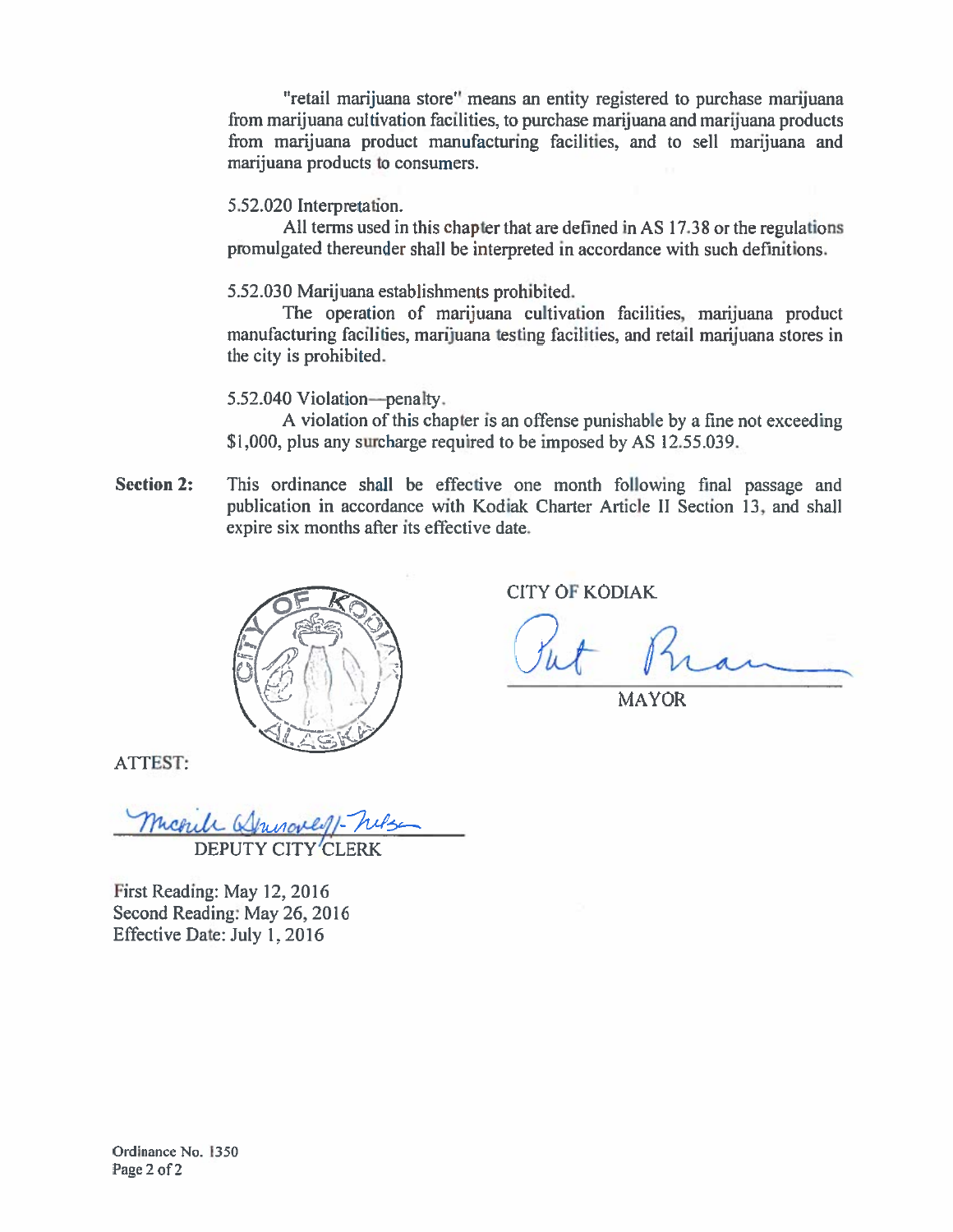Please include in Three Sisters Tab

Cynthia Franklin, Director Alcohol & Marijuana Control Office 907-269-0351

**From:** Janiese Stevens [mailto:jstevens@ak.net] **Sent:** Wednesday, June 29, 2016 12:15 PM **To:** Franklin, Cynthia A (CED) **Subject:** RE: Three Sisters Back on MCB Agenda July 7-8

Yes,

I was made aware of the city's 6 month opt out and they are assuring me once the 6 months has passed they will move forward with applications. My question would be: can my application just be put to the side and re-approved once the January 1 opt out expires or will I have to completely reapply? Also, I live on Kodiak so will not be in Fairbanks but can attend this meeting telephonically, what time will be meeting be and how do I call in?

Janiese

Janiese Stevens, CPA Wallstrum, Stevens, CPA, LLC 2705 Mill Bay Road, Suite 205 Kodiak, AK 99615 Phone (907) 512-2726 Fax (907) 512-2716

Notice: This E-mail (including attachments) is covered by the Electronic Communications Privacy Act, 18 U.S.C. 2510-2521, is confidential and may be legally privileged. Information contained in this email message is intended only for the individual to whom it is addressed and is private and confidential. If you are not the intended recipient, or the employee or agent responsible for delivering this message to the intended recipient, any dissemination, distribution or copying of this communication is strictly prohibited. If you are not the intended recipient of this e-mail, please kindly destroy it and notify the sender immediately by reply email. Please take standard precautions to mitigate virus issues. Thank you for your cooperation.

A regulated communication can either be in the form of a written opinion or some other communication that is not an opinion. The preceding communication is a written communication that is not an opinion. Accordingly, it cannot, by itself, be relied upon to avoid, and assure protection from, tax penalties associated with it in any way. Such assurances, if possible, can only be obtained by securing an opinion letter. Should you wish to explore the option of receiving an opinion letter relating to the matter described above, or any other matter, please contact us so that